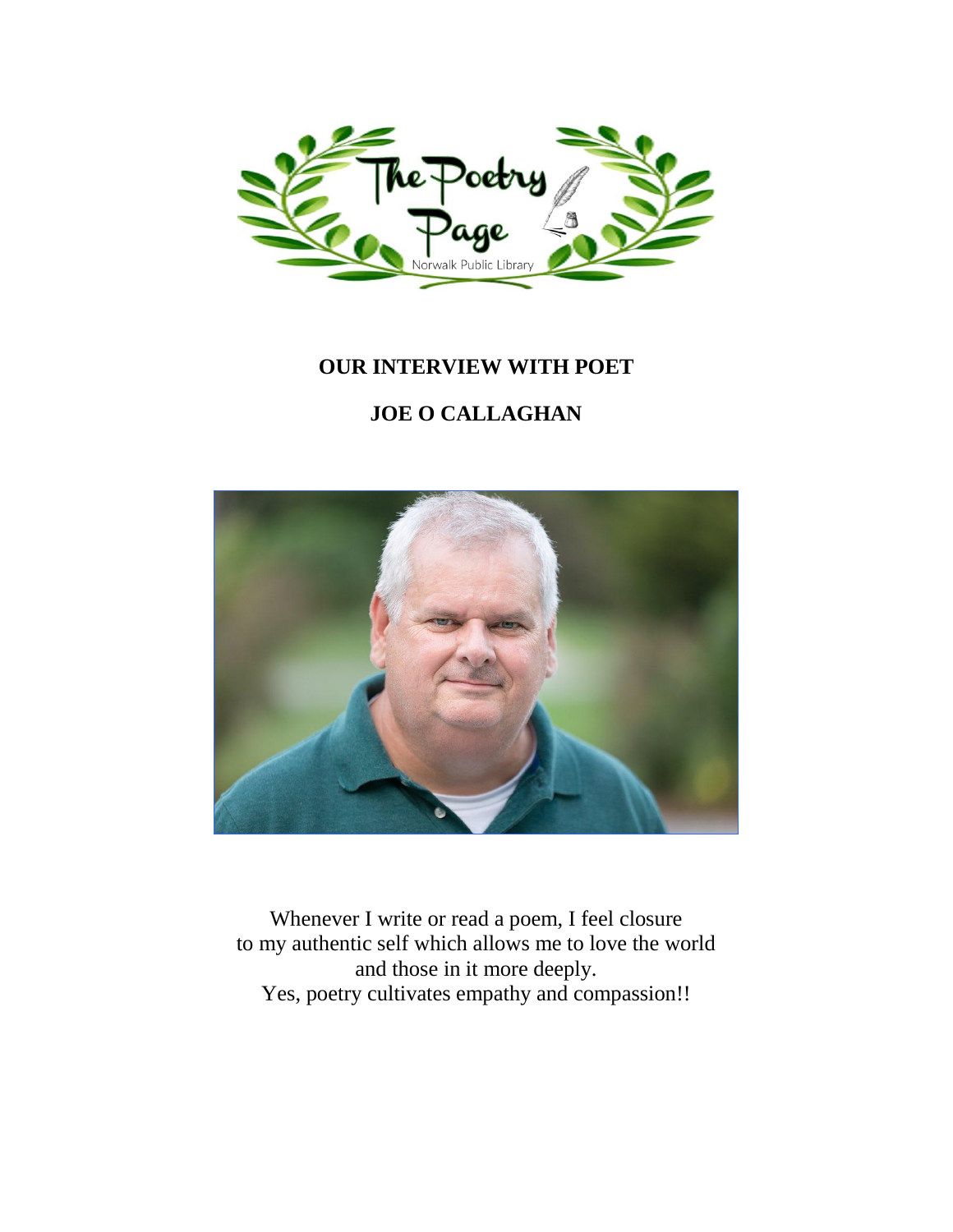# **Seeing with the Eye of the Heart**



**Sally**: Thanks for joining us on the **Poetry Page**, Joe. I am really excited because— though I selected you for the Poetry Page based on your lovely poem, "Delight," in our 2019 **Art & Text** booklet— I have since reread your biography, and find there is going to be so much to talk about!

### **Delight**

I walk back into the house after a workout grind beans and pour water into the coffee pot stroll out into the crisp early morning the summer heat has finally broken there is a little chill

A bee is buzzing from flower to flower pulsing and scurrying around curiosity and delight seem to envelop her as I open the garden gate

Chipmunks dart across the lawn reminding me that the grass needs to be mowed the chill in the air feels a little bit like fall will be here soon

I look back towards the house all that I love in the world is asleep inside I know this garden will die and this moment will drift away but for now I am overcome with delight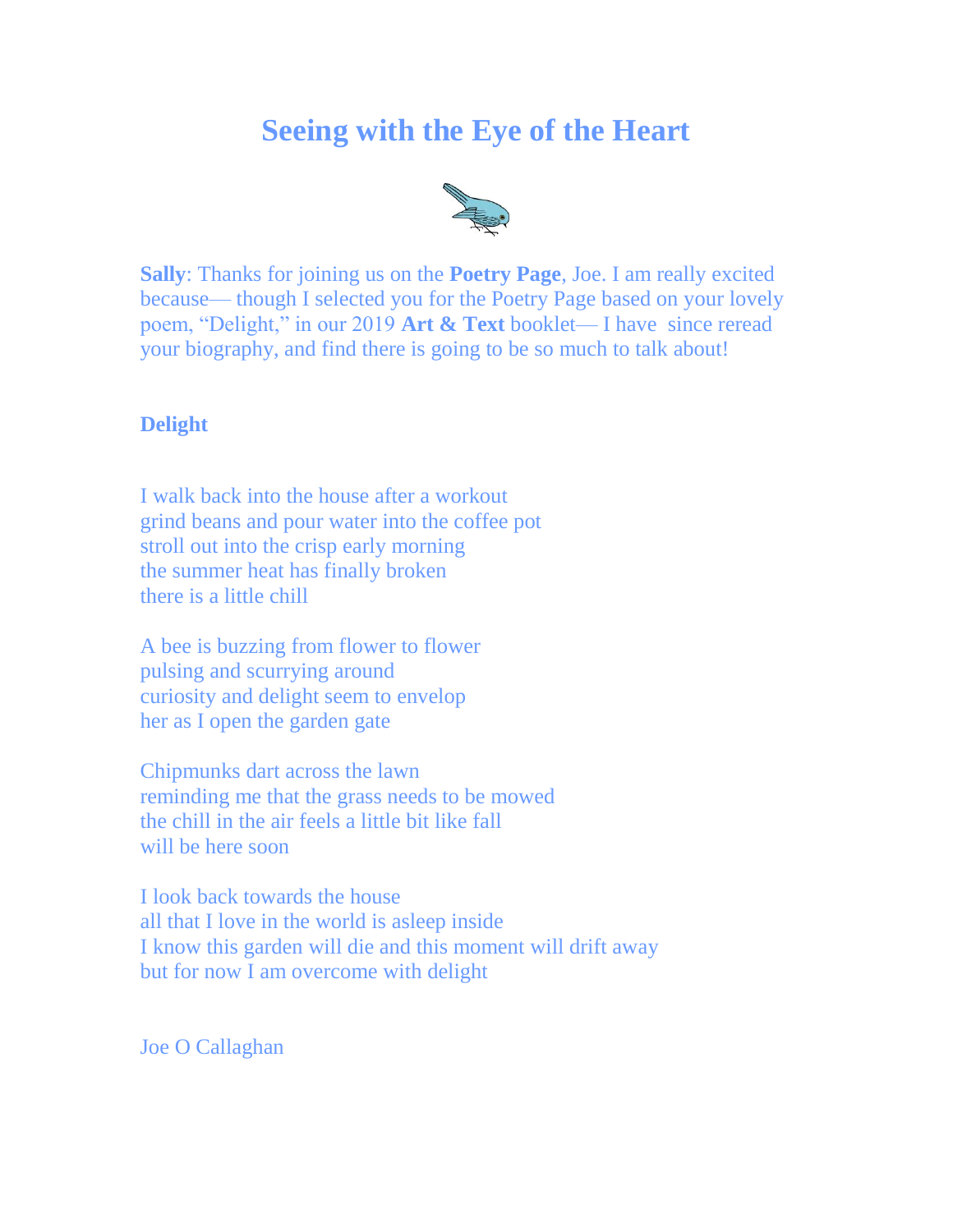

Please tell us about your career in social work, spirituality, and grief counseling. (I'm sure your work in these areas has intensified during COVID.)

**Joe**: Hi Sally, Thanks so much for reaching out to me. I am honored to be included on the Library's Poetry Page. I have always been a person who works in the world of service and that has included social work (mostly in public schools), and grief work (in my private practice), all of which has been informed by my spiritual life and work. I am a Christian, and that faith has informed my desire to be of service to others. Of course, you are correct that COVID has intensified some of this work; it is also shaping how I do my work.

**Sally**: In your bio for our Art & Text booklet, you write "As Joe's interest in contemplative practices grew, he discovered a long hidden desire to write poetry." And you state that you wrote your first—pretty bad— poem at age 40! Please elaborate!

**Joe**: About 15 years ago, I became interested in contemplative practices (meditation, mindfulness, yoga, etc). This interest also led me to look at my own faith tradition to see what— if any— meditative/contemplative tradition there is in Christianity. To my delight, I discovered a very rich contemplative tradition that for the most part has been kept out of the mainstream, and is mostly practiced in the monastery by the monks. I began to look deeply at this tradition, partly because— as I became more broadly interested in these practices— I hoped to go deeper into my own tradition. This led to practices like centering prayer, and lectio divina (holy reading).



One of the aspects of contemplative practice that has been most important for me is the practice of deep listening. It is about listening to your own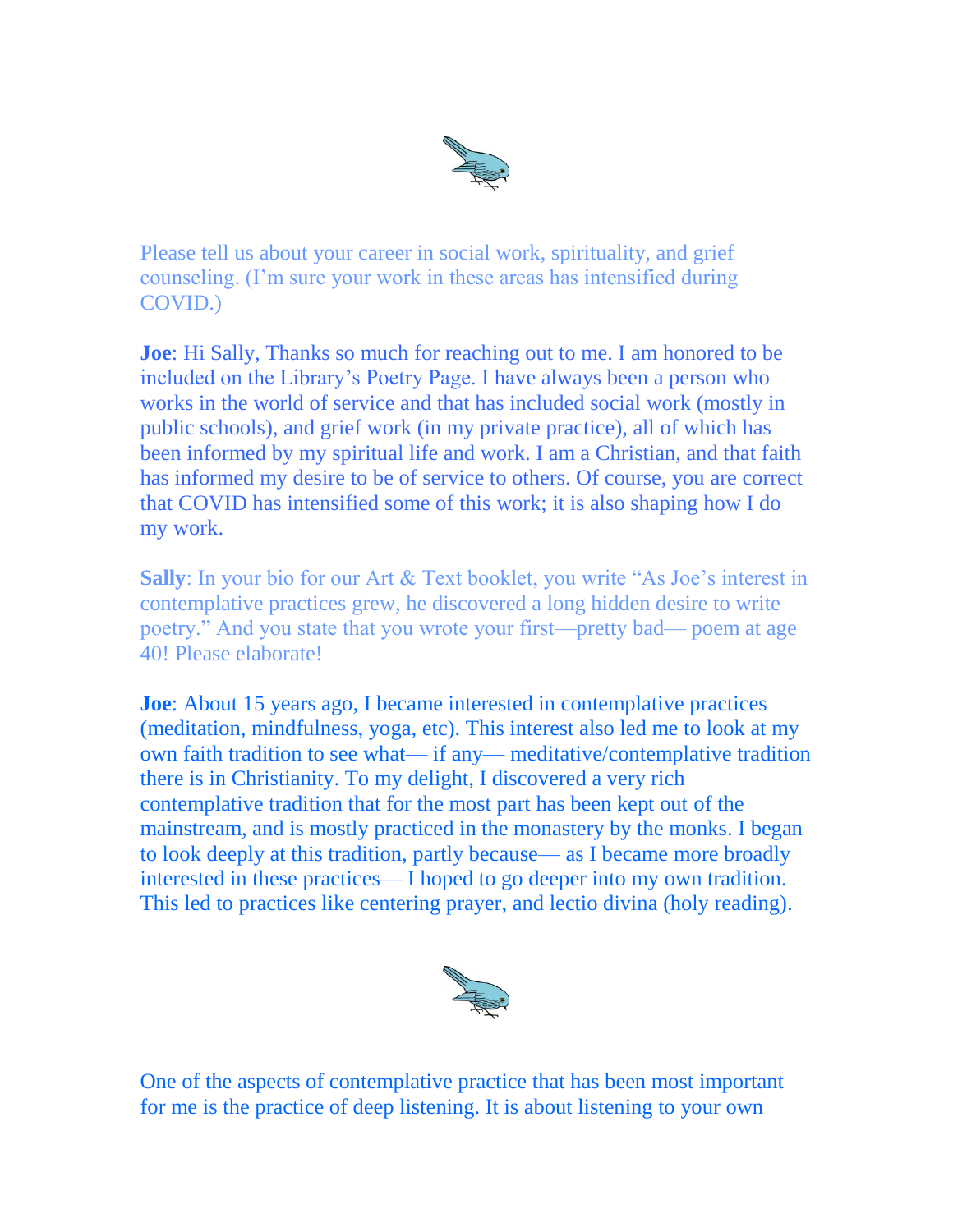internal life, listening to those around you, listening to the world and, of course, listening for God in your life.

This opened up a whole new level of spirituality for me that allowed me to be still and quiet (not skills I was known for). It opened up a whole new way of looking at— and listening to— the world.

One night, in the beginning of my contemplative journey, I was home sitting in front of the Christmas tree when a poem about "waiting" just fell out of my head into a pen! I was very surprised and happy. I had never written a poem before, and really didn't even relate to poetry— but there it was on the page!

**Sally**: Thanks for sharing that story of your journey. So inspiring!



After you wrote your first poem, did you find yourself just naturally continuing to write? At that time, did you seek any guidance through education or workshops on craft, etc.? Or did poetry begin coming naturally to you, and you just followed its lead?

**Joe**: After I wrote my first poem, they started to come fast and furious. Mostly they came after my practice of sitting in the silence for a while. I wrote and wrote and wrote. I also felt like a fraud since I never wrote poems before, and really didn't even like poetry. I kept at it, and I think I have written some good poems. I have not done any formal training; in part, because of time, and also probably out of fear that I am no good at this and will be found out! I am now at a place where I am interested in having a mentor to work on the craft of poetry with me. Even today after writing about 125 poems, they almost always come when I am listening deeply and attentive to the world around me! Poetry— like all contemplative practice requires listening, and, as Mary Oliver says, "attention to the world."

**Sally**: Do you have a favorite poet or two? Who are they, and why?

**Joe**: Wow! Since I started writing poetry, I started reading poets, of course! I have so many poets that I love and admire, and I discover new poets all the time!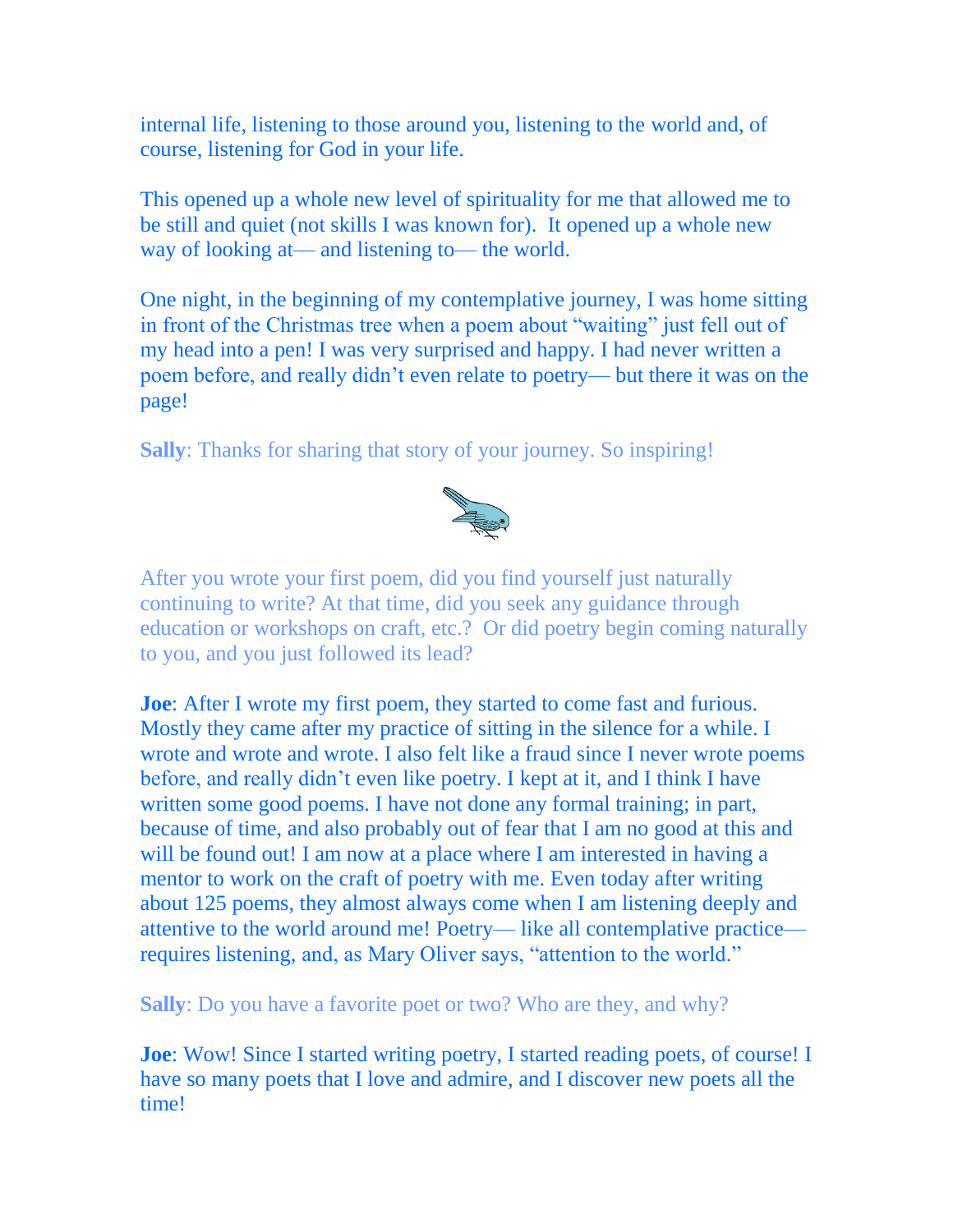My favorites today include: Seamus Heaney, Marilyn Nelson, Ada Limon, Rainer Maria Rilke, Padraig O Tuama,



These folks are my favorites (today) for all kinds of reasons: mostly each one of them speaks to me, and to my deep desire to live an authentic, whole life. Seamus Heaney, the famous Irish poet, has so many poems about the earth of his Ireland that connect me to my own Irish roots. Marilyn Nelson is a storytelling poet, and I love a good story. Padraig O Tuama is a beautiful Irish poet, a little younger than me, that I admire for his openness and willingness to reveal himself. Ada Limon just writes great poems; her poem "How To Triumph Like a Girl" filled me with delight, and I immediately sent it to my daughter! Rilke helps me find my way to the deepest parts of myself, and his poems say something that I hope to say about my own experiences. There are many more, but that will have to do.

**Sally**: I, too, admire Seamus Heaney—especially his first book, *Death of a Naturalist* (I did a paper on it in graduate school). And I love how you shared that Limon poem with your daughter! What are your favorite poems?

**Joe**: Another BIG question! I have many, many. Here are a few: Heaney's "Postscript," Heaney's "St. Kevin and the Blackbird," Padraig O Tuama's "Pedagogy of Conflict," Antonio Machado's "Caminante, No Hay Camino / Traveler, There Is No Road," Mary Oliver's "I Happen to be Standing." I could go on all day! What about the lovely little poem by Nikki Giovanni called "Mercy!!"



**Sally**: Nikki Giovanni was a favorite of mine as a young girl; I remember loving her poem "Mothers." From what you say about coming to poetry later in life, it doesn't sound like you spent time with it in childhood?

**Joe**: I never cared about or was interested in poetry until my middle years. Though, in thinking about it, I realize that I have always loved language stories, in particular. Not reading them so much as listening to them—that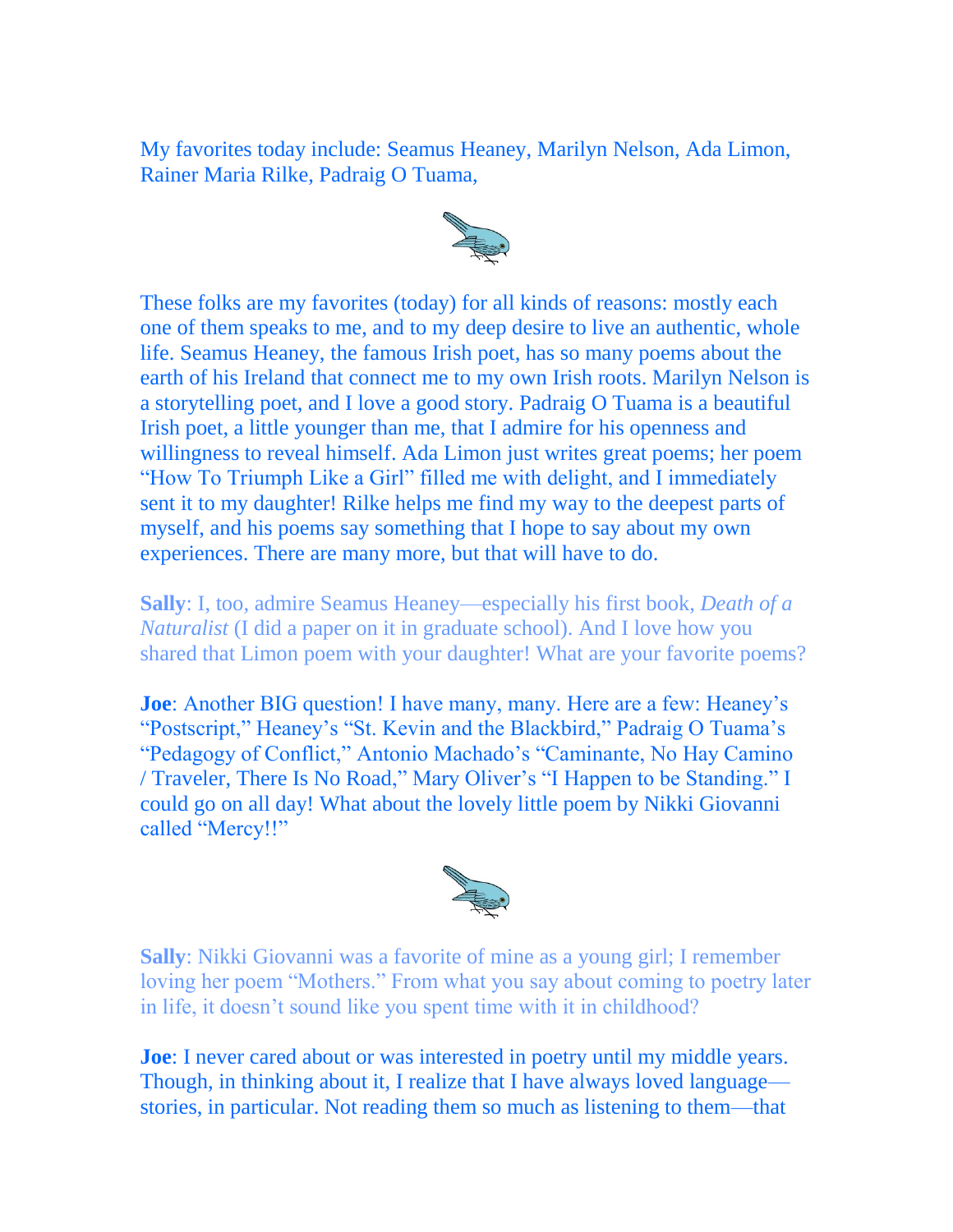has always fascinated me. I think that is why I got into social work, and grief work. It is an opportunity— and a privilege— to listen to another's story.

**Sally**: You must be a great listener. A rare quality in a fast-paced world.

Do you feel poetry elicits empathy? I know a poet who is a medical doctor, and teaches medicine. He holds poetry classes with his medical students because he feels it helps them "see" their patients on a human level (something, he says, they don't generally teach in medical school!). The social and spiritual work you do with people must require so much empathy and insight, I feel poetry must really help you there. And the insight required for your work in social work, and counseling, etc., must in turn deepen your own poetry. Please share your thoughts on this!

**Joe**: Poetry has helped me in countless ways to deepen my ability for compassion for myself, others, and our world. Poetry, for me, is a way to express what it means to be human in this complex, and often scary, world. Whenever I write or read a poem, I feel closure to my authentic self which allows me to love the world and those in it more deeply. Yes, poetry cultivates empathy and compassion!!



**Sally**: Yes, the authentic self. I think that is the real beauty of a true poem: it reveals this. Do you utilize poetry at all when professionally counseling individuals?

**Joe**: I do. Especially when I facilitate retreats. Of course, retreats— whether they are for a morning or a week— offer a space of time in which to step away, and to see with the eye of the heart. Poems help to bring people into that space.

**Sally**: "The eye of the heart!" So true.

As a poet, do you concentrate on publishing? Have you a collection, or can we find your poems in literary magazines?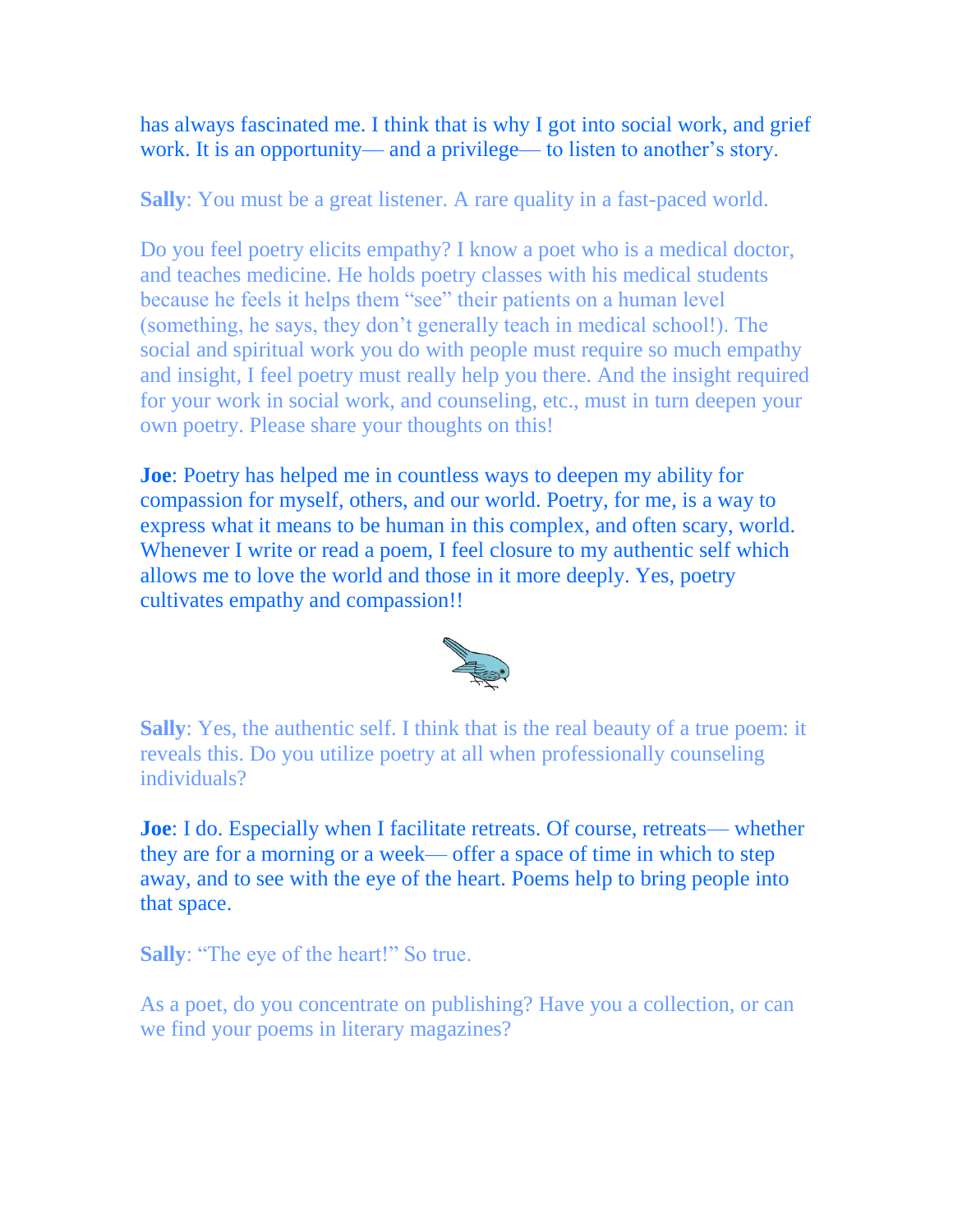**Joe**: I have only published one poem in an online journal. I would like to publish, but have not really focused on learning about that process. If any of your readers would like to point me in the right direction— I will take it!

**Sally**: Okay, readers! Please let us know if you have any advice for Joe on that topic!

Joe, please add anything else you wish to say!! We are delighted to have you here!

**Joe**: This has been really fun for me. As middle-aged poet who has had no training, I often feel fraudulent, and that I should keep my poems to myself. Opportunities like this really help to pull me out of my comfort zone. Thank you for that!



Coincidently, my friend **Yvonne Marchese** just interviewed me for her podcast, **Late Bloomer Living**. We talk about the contemplative life and poetry. It is a long episode, but maybe one or two of your readers might be interested:

> Late Bloomer Living

[LATE BLOOMER LIVING!](https://latebloomerliving.podbean.com/e/ep-14-joe-ocallaghan-i-too-can-stretch-and-let-myself-be-open/)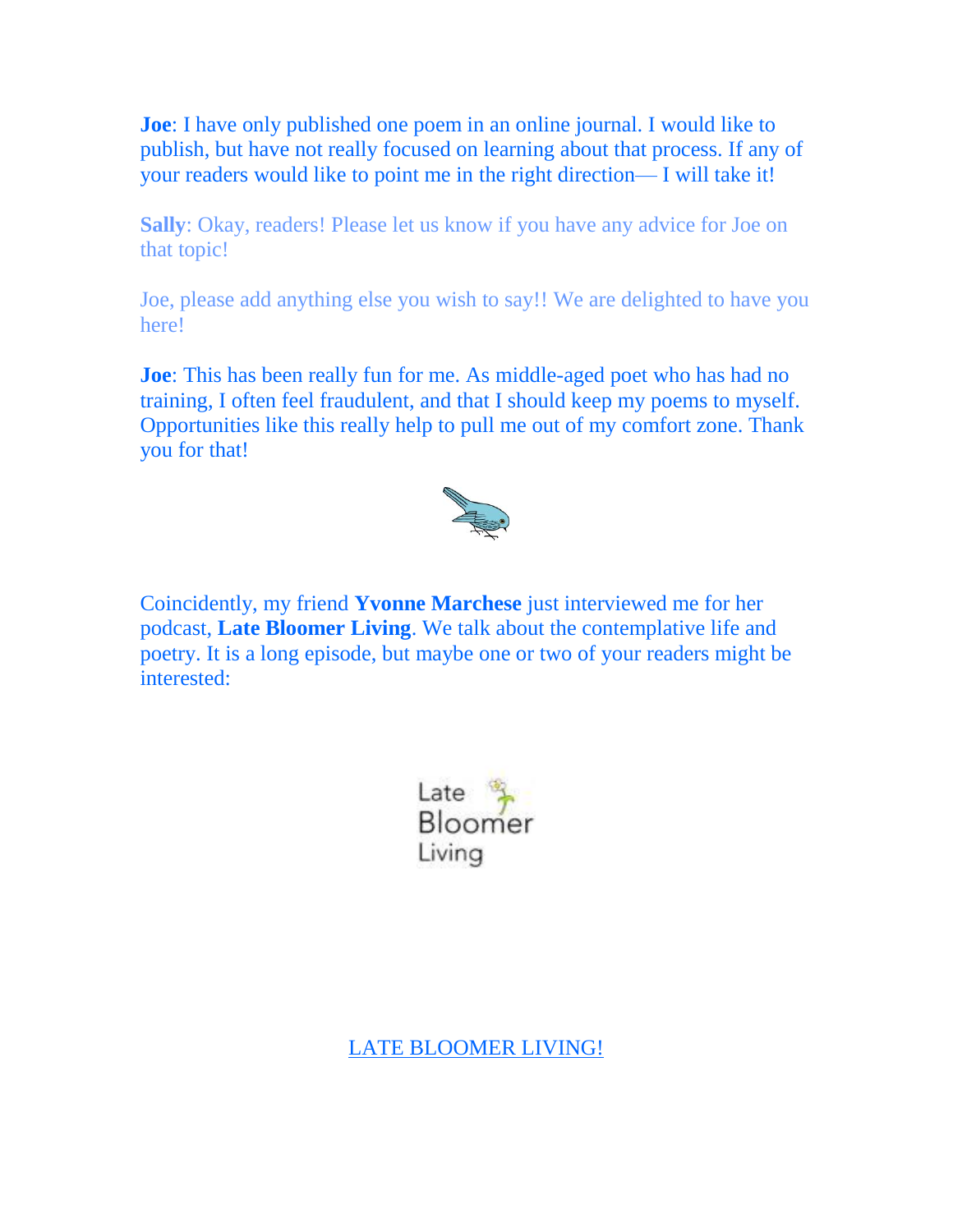## **Sally**: Thanks, Joe!!



Joe and his family!

Now, for a selection of Joe's poetry…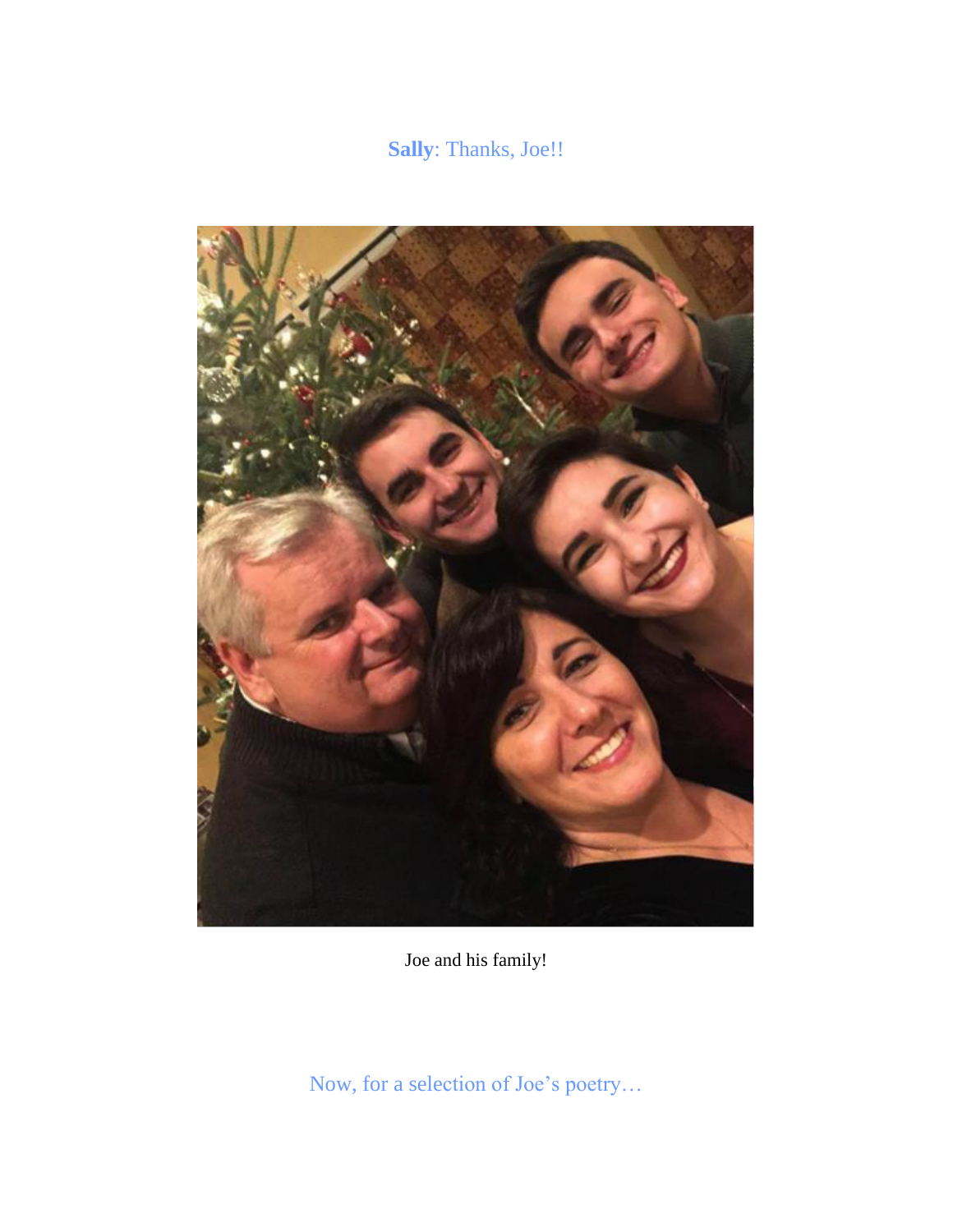

### **The labyrinth in the middle of the church graveyard during a pandemic**

I tried to sit in the stillness this morning It is hard to sit still when you are forced to stay put I made a fire, listened for the birds, bowed my body a little in prayer I walked and walked to the church with the graveyard with the labyrinth First I walked through rows of old tombs hoping this moment passes over me (us) Well to be honest I was thinking about me. Fear can grip us with the "I" I moved on to the "we" hoping that we won't find ourselves nearer to the grave. I walked through the graves reaching out, touching some Admiring the little blue flowers spread over this church yard. I don't know their name, I wish I did I would like to know more about this world we call home I walked through graves careful not to disturb old grey stones that flash with sliver when the sun is just right I walked the labyrinth round and round to the center Following my shadow as I turned away from the sun At every turn I stopped to pray for salvation.

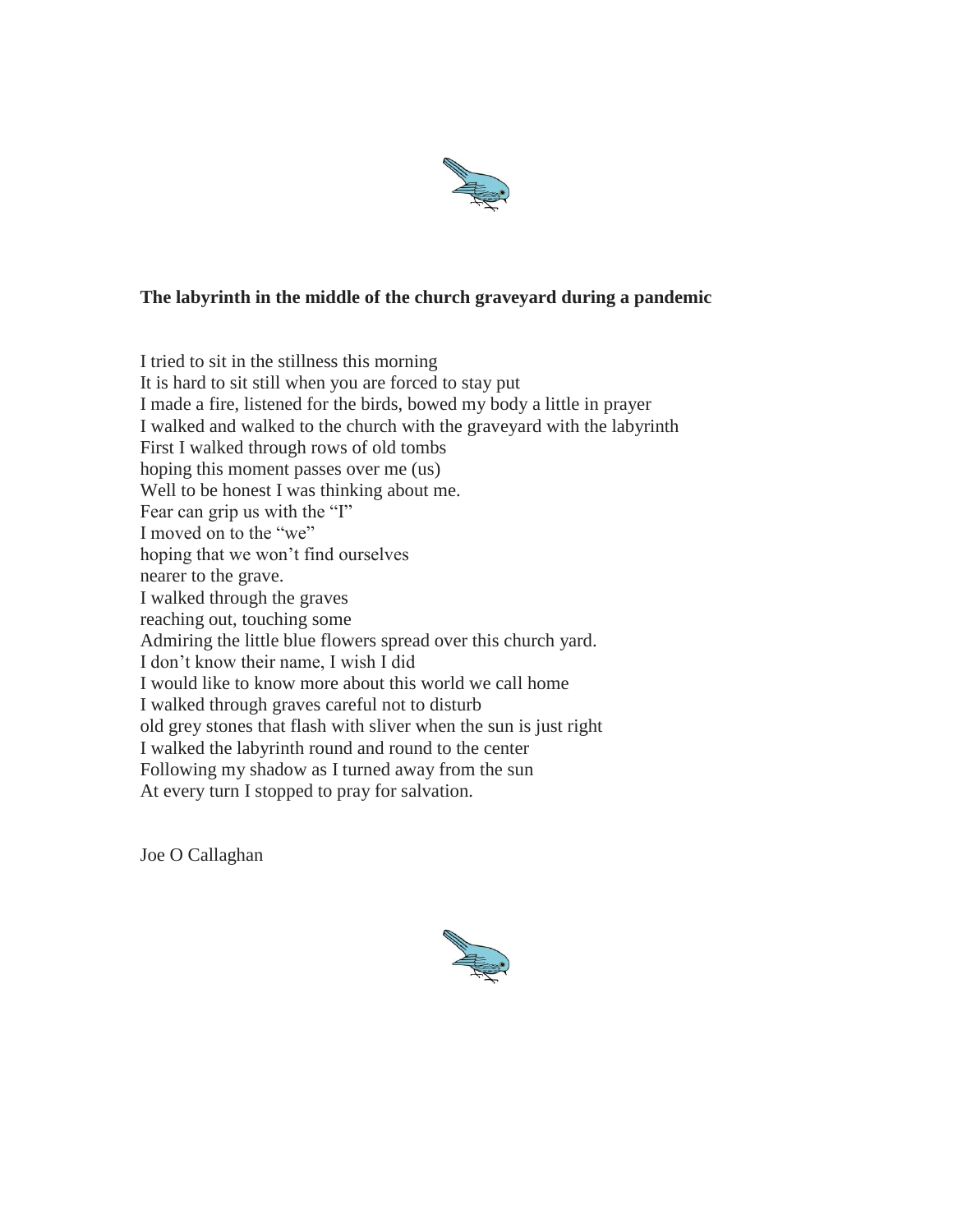### **Gluttony (the good kind)**

The Rose of Sharon is in full bloom Awake and open for business! A bumble bee, who is much too skinny for August, rummages around the flower Completely drenched in pollen So thick that you barely notice the bee If not for her constant movement I think to myself What a glutton! But she is a glutton in that Gorgeous way a baby is covered in apple sauce in the high chair Laughing and slapping the table as she stuffs her mouth full Her mother belly laughing with delight The way someone who just finished a race drinks their water Pours it over their head desperate to cool down and replenish But also oh so satisfied with themselves The way a dog tears at the bone You just gave him Like it is the first time and he is not sure you won't try and take it back The way a grandpa and his granddaughter share a chocolate ice cream cone Sitting sweetly on a bench the little one with chocolate all over her mouth enthralled by her Choice and the old man his arms wrapped around her enthralled by her The way some people eat corn of the cob with purpose digging their teeth in cleaning each row as if they are plowing the field Knowing full well they will need to floss Gluttony in a good way Savoring and loving with gusto Of course we should not be gluttons for food or other things that make us greedy But maybe the world would feel better if we were all gluttons for each other!